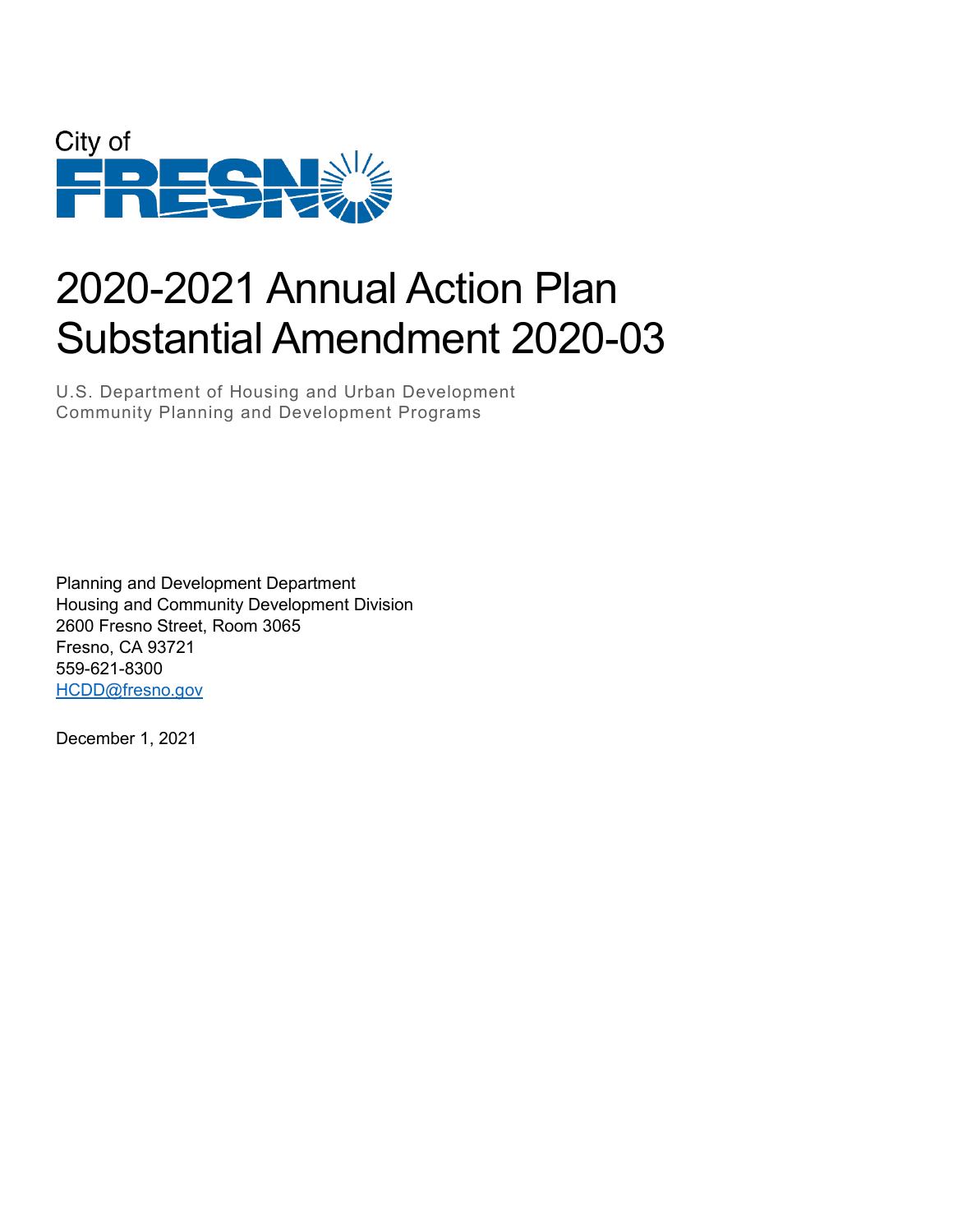### Contents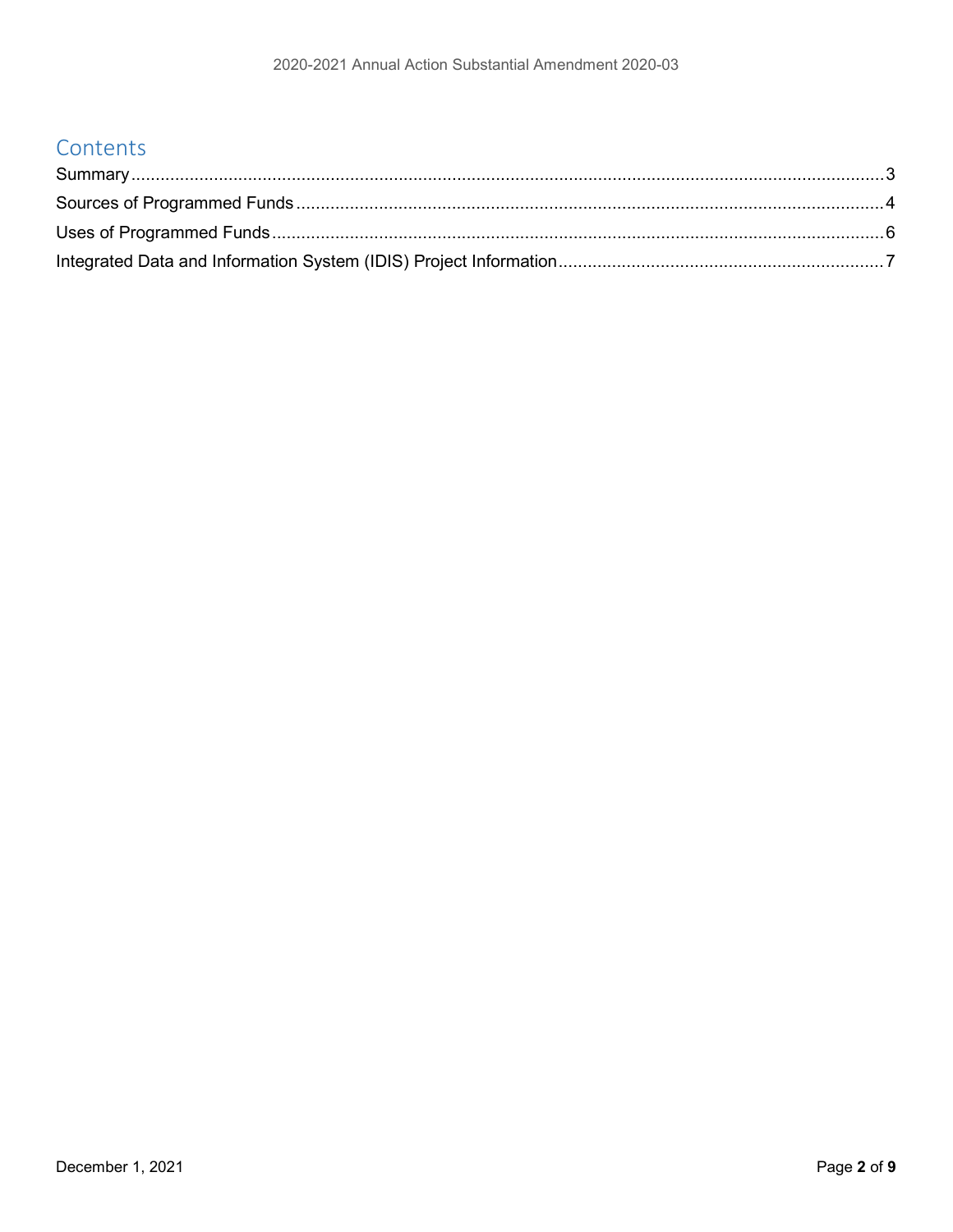### <span id="page-2-0"></span>**Summary**

The City of Fresno (City) is a federal entitlement community that receives an annual allocation of Community Development Block Grant (CDBG) funds from the U.S. Department of Housing and Urban Development (HUD). As an entitlement community, the City is required to prepare an Annual Action Plan detailing the uses of CDBG funds to meet its affordable housing and community development goals as outlined in its Consolidated Plan.

For Program Year 2020-2021, the City is proposing to make substantial amendments to its submitted plan. The purpose for the substantial amendment is to re-allocate project savings and funding for subsequently cancelled projects as well as delayed multi-year projects to eligible CDBG activities.

These efforts are in alignment with the City's 2020-2024 Consolidated Plan goal to promote quality of life and neighborhood revitalization buy closing gaps in areas without public facilities, specifically a senior center; and improve streets, roads, and sidewalks.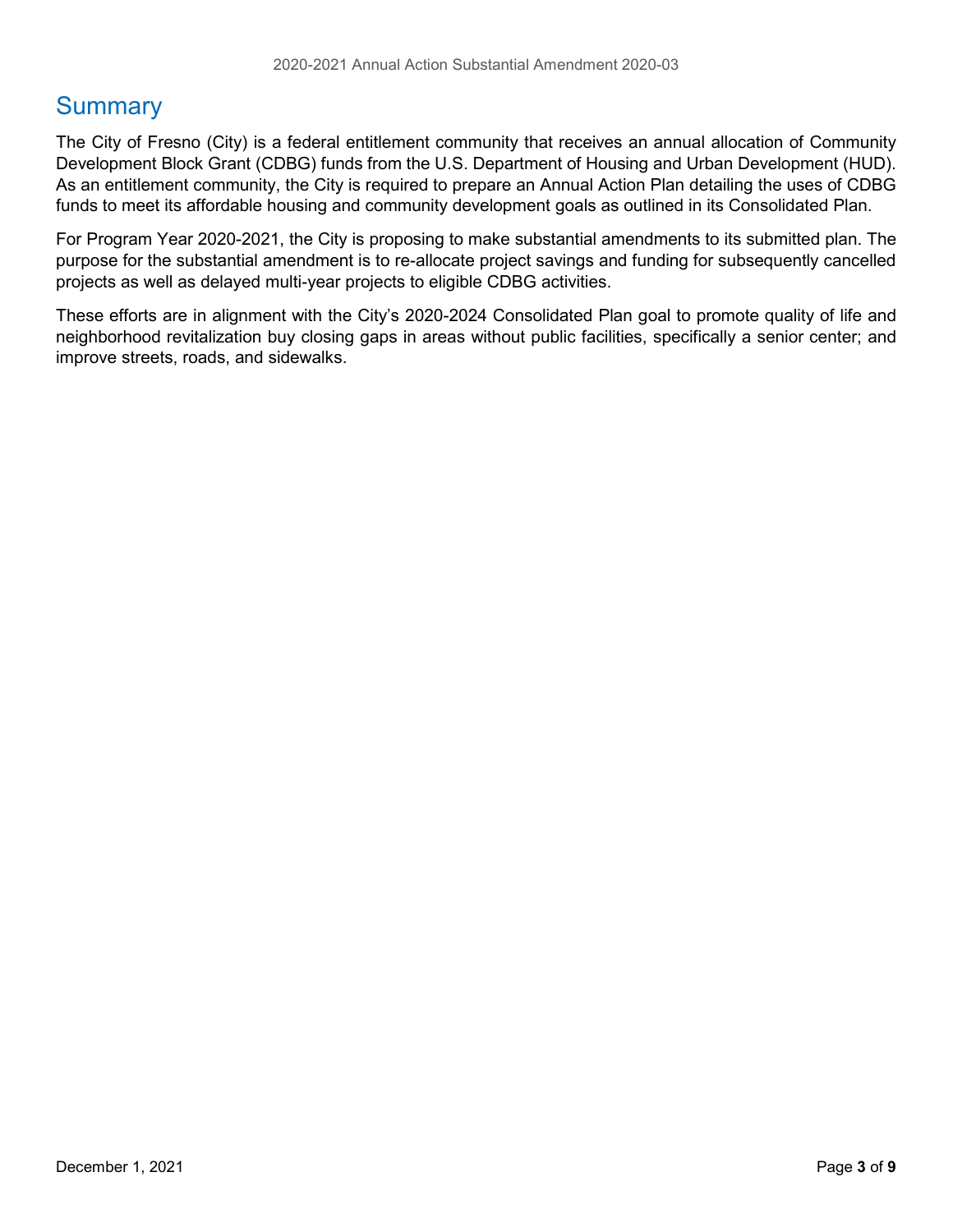# Sources of Programmed Funds

Substantial Amendment 2020-03 will reprogram \$4,181,189.24 of CDBG funds for the development of a senior center and public infrastructure.

<span id="page-3-0"></span>

| <b>Entitlement</b><br><b>Grant</b> | Program<br>Year | <b>Action</b><br>Plan<br><b>Project</b> | <b>IDIS</b><br><b>Activity</b><br>ID<br><b>Number</b> | <b>Activity Name</b>                                   | <b>Amount</b><br><b>Originally</b><br><b>Awarded or</b><br><b>Allocated</b> | <b>Amount</b><br><b>Expended</b> | <b>Amount</b><br><b>Previously</b><br>Reprogrammed | <b>Amount to Be</b><br><b>Reprogrammed</b> |
|------------------------------------|-----------------|-----------------------------------------|-------------------------------------------------------|--------------------------------------------------------|-----------------------------------------------------------------------------|----------------------------------|----------------------------------------------------|--------------------------------------------|
| <b>CDBG</b>                        | 2015            | <b>NA</b>                               | <b>NA</b>                                             | Housing rehabilitation administration                  | \$538,500                                                                   | \$330,975.91                     | \$48,247.57                                        | \$159,276.52                               |
| <b>CDBG</b>                        | 2015            | <b>NA</b>                               | <b>NA</b>                                             | <b>HUD OIG Repayment Balance</b>                       | \$237,947                                                                   | \$0                              | \$0                                                | \$237,947                                  |
| <b>CDBG</b>                        | 2015            | <b>NA</b>                               | <b>NA</b>                                             | <b>HUD OIG Repayment Balance</b>                       | \$3,718                                                                     | \$0                              | \$0                                                | \$3,718                                    |
| <b>CDBG</b>                        | 2016            | <b>NA</b>                               | <b>NA</b>                                             | Lead Program 2016                                      | \$263,000                                                                   | \$63,778                         | \$0                                                | \$199,222.00                               |
| <b>CDBG</b>                        | 2017            | 11                                      | 6097                                                  | Fink White Park Imp. - Play structure                  | \$170,000                                                                   | \$154,478.35                     | \$14,000                                           | \$1,521.65                                 |
| <b>CDBG</b>                        | 2017            | 11                                      | 6099                                                  | Romain Park Imp. - Doors and<br><b>Bathrooms</b>       | \$100,000                                                                   | \$77,800.26                      | \$0                                                | \$22,199.74                                |
| <b>CDBG</b>                        | 2017            | 11                                      | 6101                                                  | Holmes Park Imp. - ADA remediation                     | \$36,100                                                                    | \$8,670.21                       | \$0                                                | \$27,429.79                                |
| <b>CDBG</b>                        | 2017            | 12                                      | 6134                                                  | <b>HOPE ADA Project (Elevator)</b>                     | \$100,000                                                                   | \$88,850.86                      | \$0                                                | \$11,149.14                                |
| <b>CDBG</b>                        | 2018            | 4                                       | 6256                                                  | Self Help Enterprises Home Repair<br>and Rehab Program | \$500,000                                                                   | \$475,366.66                     | \$0                                                | \$24,633.34                                |
| <b>CDBG</b>                        | 2018            | 8                                       | 6170                                                  | CA/Tupman Pocket Park Playground<br>and Fencing        | \$225,655                                                                   | \$0                              | \$0                                                | \$225,655                                  |
| <b>CDBG</b>                        | 2018            | 8                                       | 6216                                                  | Learner Pools Design                                   | \$200,000                                                                   | \$107,914.63                     | \$0                                                | \$92,085.37                                |
| <b>CDBG</b>                        | 2018            | 8                                       | 6281                                                  | Granny's Park                                          | \$250,000                                                                   | \$0                              | \$0                                                | \$250,000                                  |
| <b>CDBG</b>                        | 2018            | 13                                      | 6255                                                  | Lowell CDC NP Capacity Building                        | \$25,000                                                                    | \$0                              | \$0                                                | \$6,273.19                                 |
| <b>CDBG</b>                        | 2018            | $\overline{7}$                          | 6165                                                  | El Dorado Neighborhood Street<br>Improvement           | \$175,000                                                                   | \$149,898.82                     | \$0                                                | \$25,101.18                                |
| <b>CDBG</b>                        | 2018            | <b>NA</b>                               | <b>NA</b>                                             | Multi-Gen Center Repayment                             | \$23,706.58                                                                 | \$0                              | \$0                                                | \$23,706.58                                |
| <b>CDBG</b>                        | 2019            | $\overline{\mathbf{4}}$                 | 6321                                                  | PY19 Habitat Home Repair Program                       | \$497,578                                                                   | \$329,703.01                     | \$0                                                | \$48.17                                    |
| <b>CDBG</b>                        | 2019            | $6\phantom{1}$                          | 6254                                                  | Calwa/Vine/MLK                                         | \$187,500                                                                   | \$172,806.81                     | \$0                                                | \$14,693.19                                |
| <b>CDBG</b>                        | 2019            | $6\phantom{1}$                          | 6167                                                  | Orange/Cedar/Butler/CA                                 | \$355,339.56                                                                | \$125,069.10                     | \$0                                                | \$230,270.46                               |
| <b>CDBG</b>                        | 2019            | $6\phantom{1}$                          | 6278                                                  | Shields/Dakota/Crystal/Hughes                          | \$600,000                                                                   | \$375,447.44                     | \$0                                                | \$224,552.56                               |
| <b>CDBG</b>                        | 2019            | $\overline{7}$                          | <b>NSU</b>                                            | El Dorado Modular                                      | \$250,000                                                                   | \$0                              | \$0                                                | \$250,000                                  |
| <b>CDBG</b>                        | 2019            | 11                                      | 6330                                                  | <b>Turning Point</b>                                   | \$65,000                                                                    | \$62,652.60                      | \$0                                                | \$2,347.40                                 |

Table 1 - Source of Programmed Funds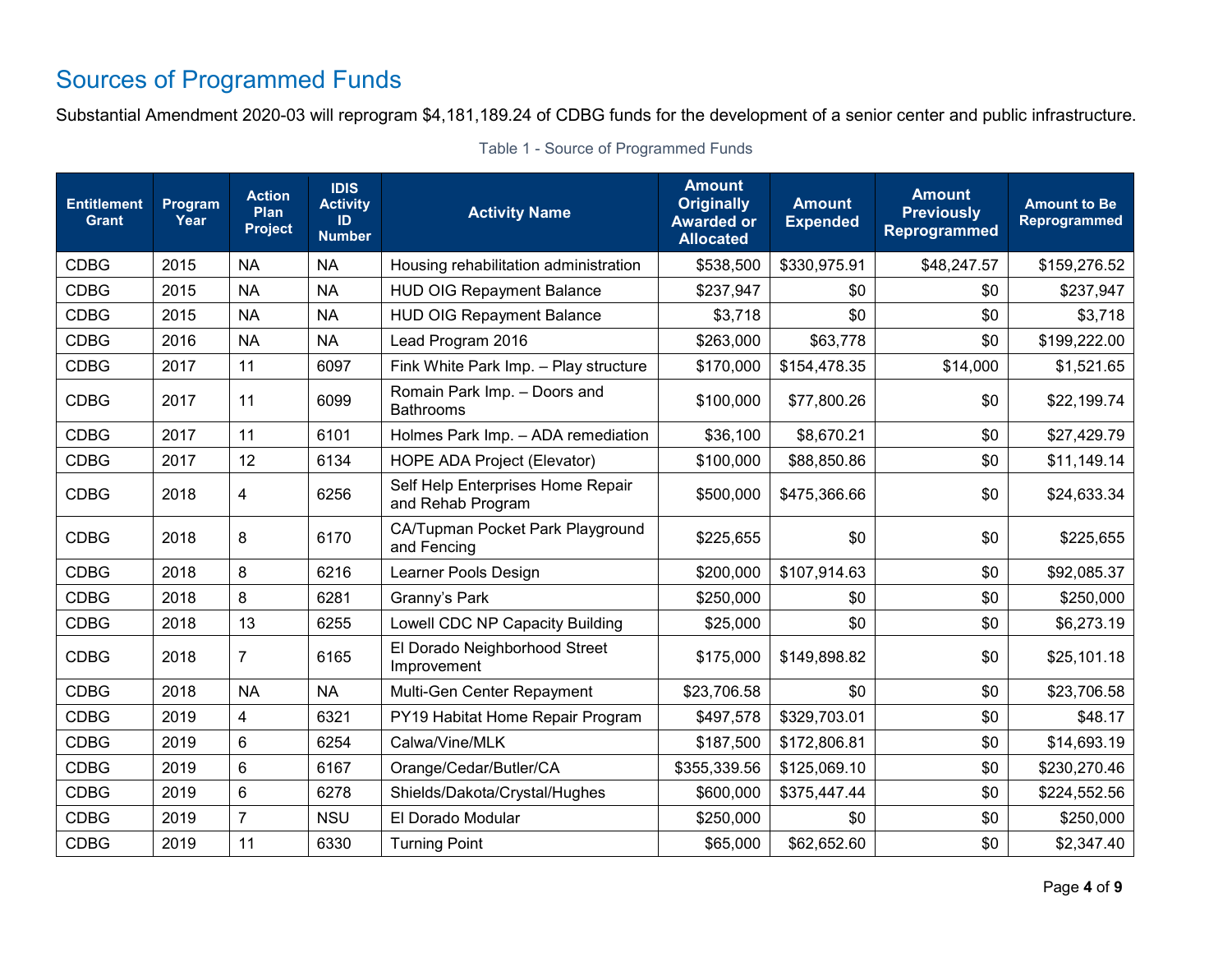2020-2021 Annual Action Substantial Amendment 2020-03

| <b>Entitlement</b><br>Grant              | <b>Program</b><br>Year | <b>Action</b><br><b>Plan</b><br><b>Project</b> | <b>IDIS</b><br><b>Activity</b><br>ID<br><b>Number</b> | <b>Activity Name</b>                                                             | Amount<br><b>Originally</b><br><b>Awarded or</b><br><b>Allocated</b> | <b>Amount</b><br><b>Expended</b> | <b>Amount</b><br><b>Previously</b><br><b>Reprogrammed</b> | <b>Amount to Be</b><br><b>Reprogrammed</b> |
|------------------------------------------|------------------------|------------------------------------------------|-------------------------------------------------------|----------------------------------------------------------------------------------|----------------------------------------------------------------------|----------------------------------|-----------------------------------------------------------|--------------------------------------------|
| <b>CDBG</b>                              | 2019                   | $\overline{2}$                                 | 6290                                                  | Fair Housing CCC                                                                 | \$40,000                                                             | \$20,000                         | \$0                                                       | \$20,000                                   |
| <b>CDBG</b>                              | 2019                   | 21                                             | <b>NSU</b>                                            | Affordable Housing Development -<br>\$1,000,000<br>\$110,000<br>Land Acquisition |                                                                      | \$0                              | \$890,000                                                 |                                            |
| <b>CDBG</b>                              | 2020                   | 8                                              | <b>NA</b>                                             | PARCS Afterschool Program                                                        | \$718,100                                                            | \$408,098.84                     | \$0                                                       | \$310,001.16                               |
| <b>CDBG</b>                              | 2020                   | 9                                              | <b>NA</b>                                             | <b>PARCS Senior Programs</b><br>\$187,800<br>\$35,003.44                         |                                                                      | \$0                              | \$152,796.56                                              |                                            |
| <b>CDBG</b>                              | 2021                   | <b>NA</b>                                      | <b>NA</b>                                             | <b>HUD OIG Repayment</b>                                                         | \$935,716.50<br>\$0                                                  |                                  | \$0                                                       | \$935,716.50                               |
| <b>CDBG</b>                              | 2021                   | <b>NA</b>                                      | <b>NA</b>                                             | \$0<br>\$0<br>\$66,499.74<br><b>HUD Repayments</b>                               |                                                                      | \$66,499.74                      |                                                           |                                            |
| <b>Total Sources of Programmed Funds</b> |                        |                                                |                                                       |                                                                                  |                                                                      | \$4,406,844.24                   |                                                           |                                            |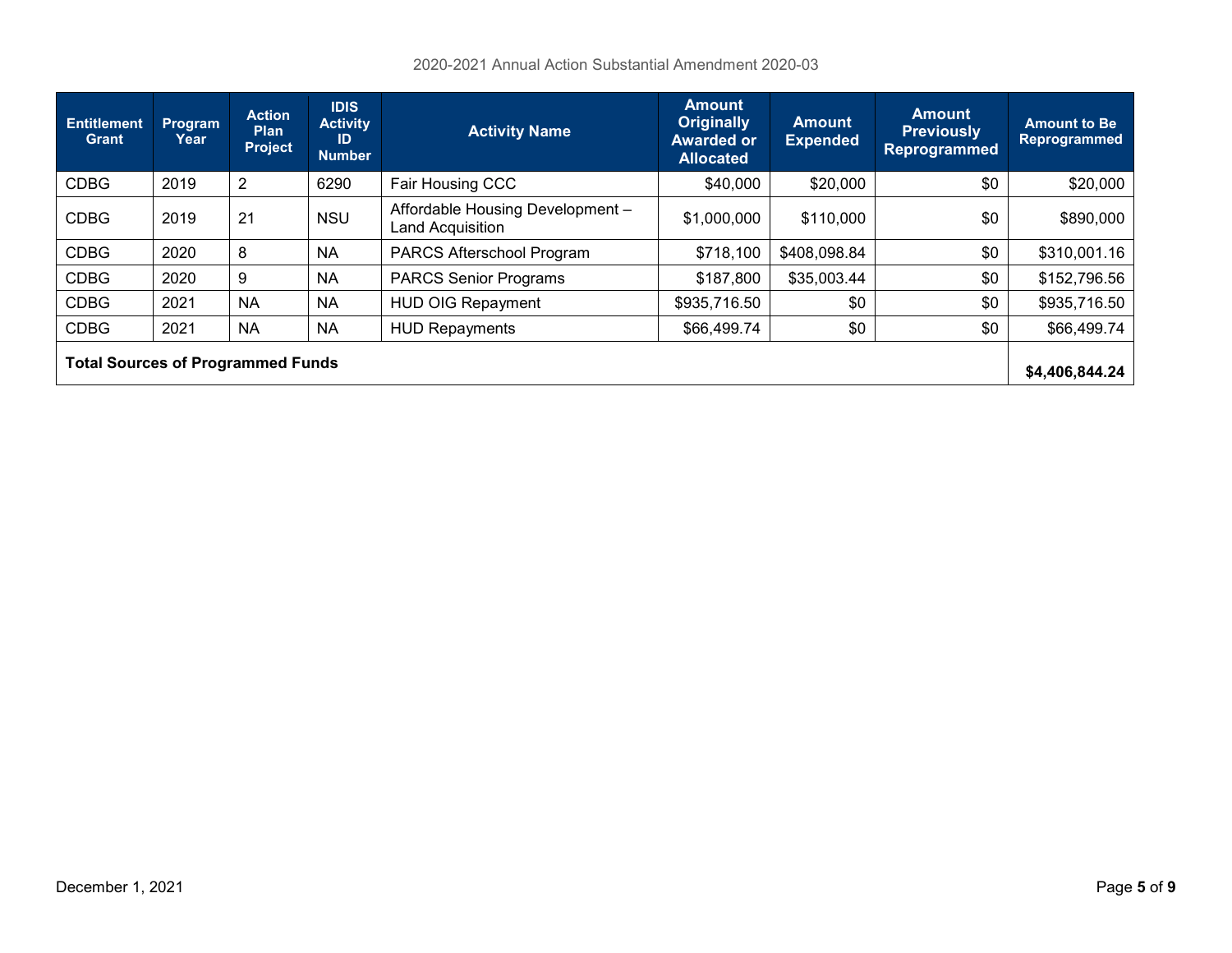# <span id="page-5-0"></span>Uses of Programmed Funds

The City is proposing to utilize reprogrammed CDBG funds toward the development of affordable housing and public infrastructure.

| <b>Entitlement</b><br><b>Grant</b>     | Program<br>Year | <b>Action</b><br><b>Plan</b><br><b>Project</b> | <b>IDIS</b><br><b>Activity</b><br>ID<br><b>Number</b> | <b>Activity Name</b>                                                                                                                       | <b>Proposed</b><br><b>Funding</b> |
|----------------------------------------|-----------------|------------------------------------------------|-------------------------------------------------------|--------------------------------------------------------------------------------------------------------------------------------------------|-----------------------------------|
| <b>CDBG</b>                            | 2021            | 11                                             | TBD                                                   | Neighborhood Street and Sidewalk<br>Improvements - Burroughs Elementary<br>Neighborhood Street Reconstruction Project-<br>funding increase | \$494,617.39                      |
| <b>CDBG</b>                            | 2020            | 19                                             | TBD                                                   | Purchase property for a public facility to be run<br>as a senior center                                                                    | \$3,343,801.85                    |
| <b>CDBG</b>                            | 2020            | 22                                             | TBD                                                   | Neighborhood Street and Sidewalk<br>Improvements - Maple - Gettysburg to Holland                                                           | \$168,000                         |
| <b>CDBG</b>                            | 2020            | 23                                             | TBD                                                   | Neighborhood Street and Sidewalk<br>Improvements - Shields-Millbrook-Dakota-<br>Cedar                                                      | \$130,000                         |
| <b>CDBG</b>                            | 2020            | 24                                             | <b>TBD</b>                                            | Neighborhood Street and Sidewalk<br>Improvements - Olive-Maple-Whitney-Chestnut<br>paving and sidewalk project                             | \$270,425                         |
| <b>Total Uses of Programmed Funds:</b> |                 |                                                | \$4,406,844.24                                        |                                                                                                                                            |                                   |

#### Table 2: Uses of Programmed Funds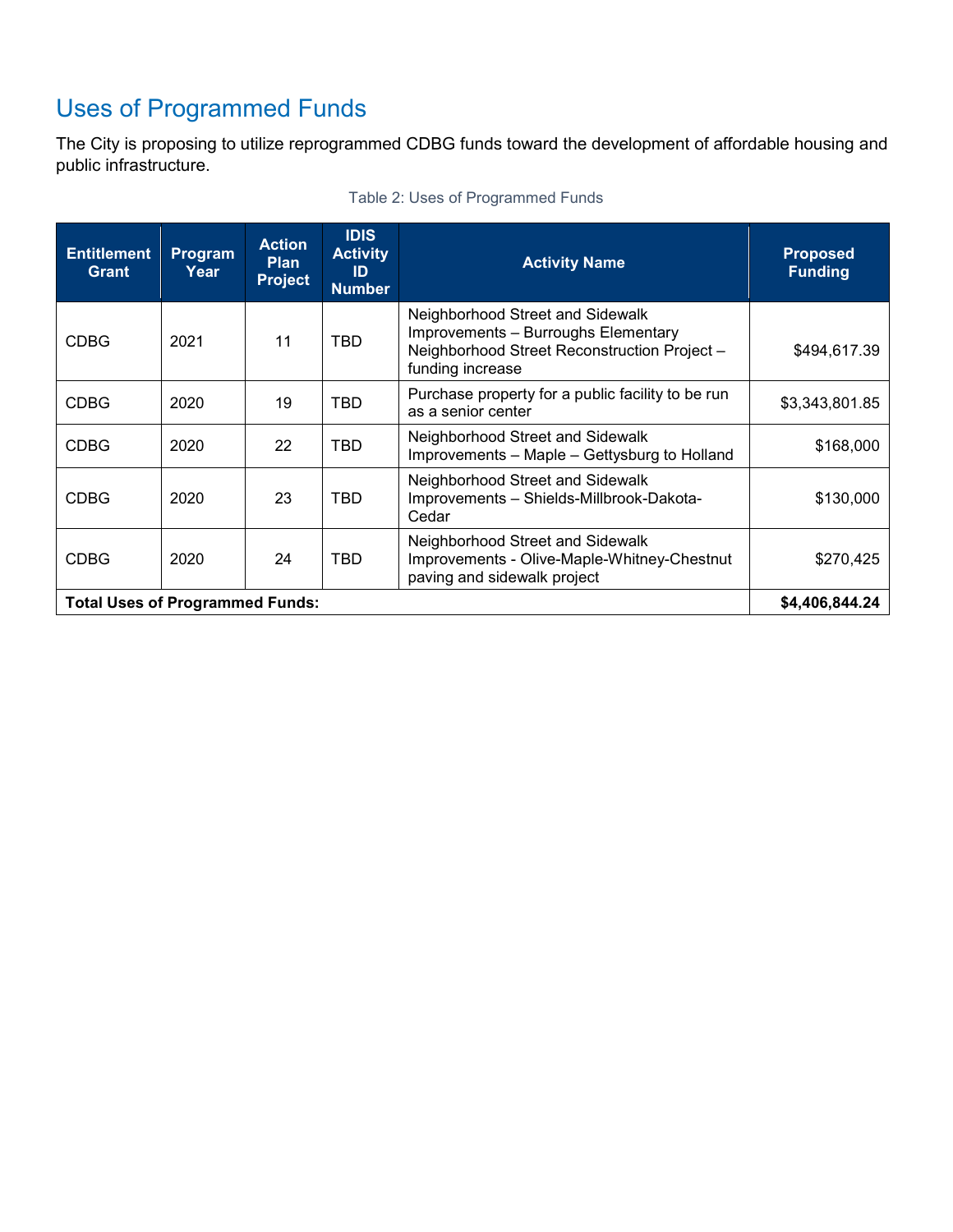## <span id="page-6-0"></span>Integrated Data and Information System (IDIS) Project Information

|  |  | Table 3: IDIS Entry - Neighborhood Street and Sidewalk Improvements |  |
|--|--|---------------------------------------------------------------------|--|
|--|--|---------------------------------------------------------------------|--|

| <b>IDIS Field</b>             | <b>IDIS Entry</b>                                                                                                                               |
|-------------------------------|-------------------------------------------------------------------------------------------------------------------------------------------------|
| <b>IDIS Project ID Number</b> | 11                                                                                                                                              |
| Project Name                  | Neighborhood Street and Sidewalk Improvements                                                                                                   |
| Target Area                   | Citywide                                                                                                                                        |
| Goals Supported               | <b>Public Infrastructure and Facilities</b>                                                                                                     |
| Needs Addressed               | Public Infrastructure and City-Owned Facilities                                                                                                 |
| <b>Funding</b>                | CDBG: \$494,617.39                                                                                                                              |
| Description                   | Increasing funding to the Neighborhood Street and Sidewalk<br>Improvements - Burroughs Elementary Neighborhood Street<br>Reconstruction project |
| <b>Target Date</b>            | 10/31/2022                                                                                                                                      |
| Goal Indicators               | 12,590 persons assisted                                                                                                                         |
| Location Description          | Proposed areas are listed in the description section                                                                                            |
| <b>Planned Activity</b>       | 03K: Street Improvements $-24$ CFR 570.201(c)<br>LMA - Low Moderate Income Areas - 24 CFR 570.208(a)                                            |

#### Table 4: IDIS Entry - Neighborhood Street and Sidewalk Improvements

| <b>IDIS Field</b>             | <b>IDIS Entry</b>                                                                                    |
|-------------------------------|------------------------------------------------------------------------------------------------------|
| <b>IDIS Project ID Number</b> | 22                                                                                                   |
| <b>Project Name</b>           | Neighborhood Street and Sidewalk Improvements                                                        |
| Target Area                   | Citywide                                                                                             |
| <b>Goals Supported</b>        | <b>Public Infrastructure and Facilities</b>                                                          |
| Needs Addressed               | <b>Public Infrastructure and City-Owned Facilities</b>                                               |
| <b>Funding</b>                | CDBG: \$168,000                                                                                      |
| Description                   | Neighborhood Street and Sidewalk Improvements - Maple -<br>Gettysburg to Holland                     |
| <b>Target Date</b>            | 6/30/2022                                                                                            |
| Goal Indicators               | 10,590 persons assisted                                                                              |
| Location Description          | Proposed areas are listed in the description section                                                 |
| <b>Planned Activity</b>       | 03K: Street Improvements $-24$ CFR 570.201(c)<br>LMA - Low Moderate Income Areas - 24 CFR 570.208(a) |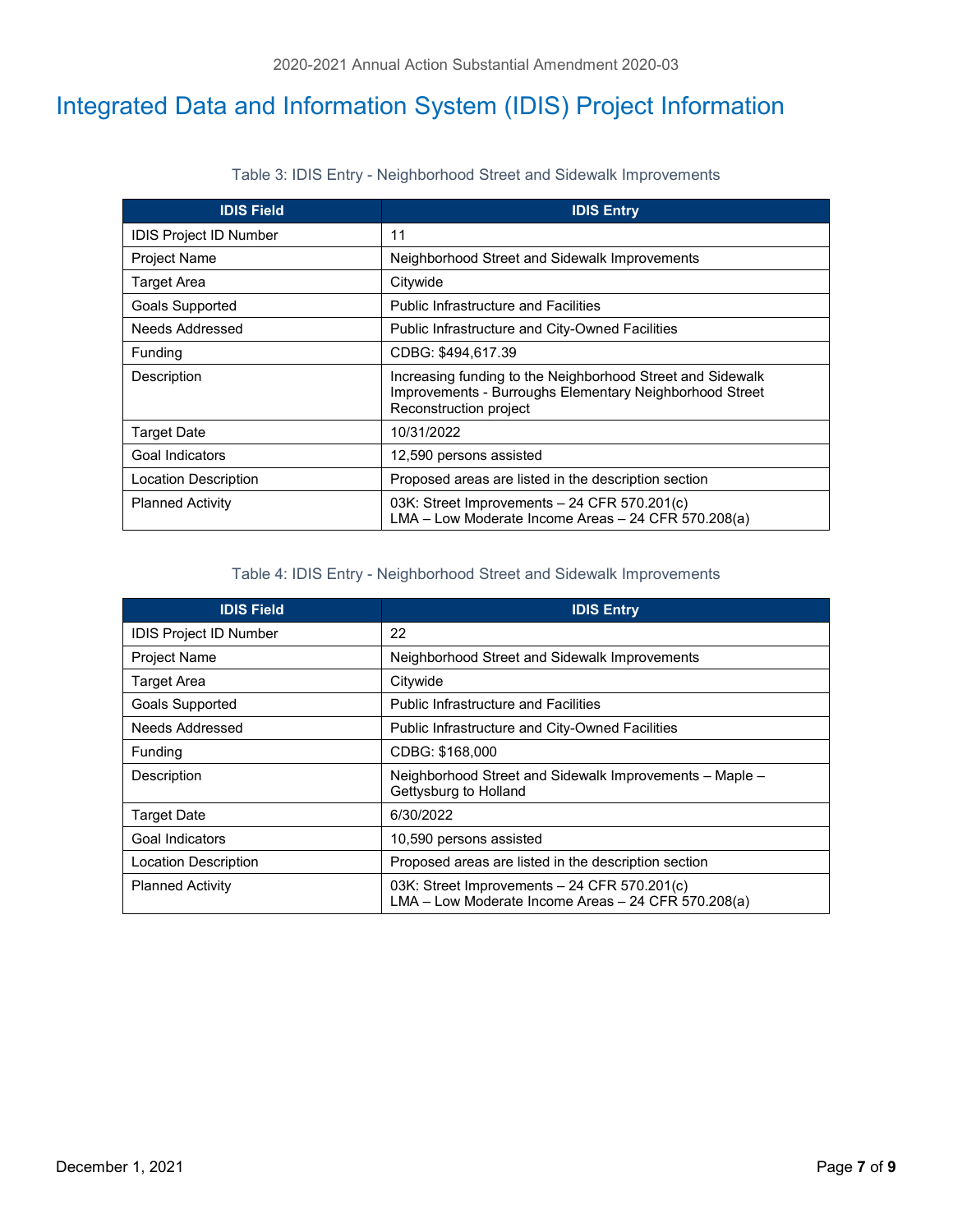#### 2020-2021 Annual Action Substantial Amendment 2020-03

#### Table 5: IDIS Entry - Neighborhood Street and Sidewalk Improvements

| <b>IDIS Field</b>             | <b>IDIS Entry</b>                                                                                    |
|-------------------------------|------------------------------------------------------------------------------------------------------|
| <b>IDIS Project ID Number</b> | 23                                                                                                   |
| <b>Project Name</b>           | Neighborhood Street and Sidewalk Improvements                                                        |
| <b>Target Area</b>            | Citywide                                                                                             |
| Goals Supported               | <b>Public Infrastructure and Facilities</b>                                                          |
| Needs Addressed               | <b>Public Infrastructure and City-Owned Facilities</b>                                               |
| Funding                       | CDBG: \$130,000                                                                                      |
| Description                   | Neighborhood Street and Sidewalk Improvements - Shields-<br>Millbrook-Dakota-Cedar                   |
| <b>Target Date</b>            | 6/30/2022                                                                                            |
| Goal Indicators               | 15,755 persons assisted                                                                              |
| <b>Location Description</b>   | Proposed areas are listed in the description section                                                 |
| <b>Planned Activity</b>       | 03K: Street Improvements $-24$ CFR 570.201(c)<br>LMA - Low Moderate Income Areas - 24 CFR 570.208(a) |

### Table 6: IDIS Entry - Neighborhood Street and Sidewalk Improvements

| <b>IDIS Field</b>           | <b>IDIS Entry</b>                                                                                            |
|-----------------------------|--------------------------------------------------------------------------------------------------------------|
| IDIS Project ID Number      | 24                                                                                                           |
| <b>Project Name</b>         | Neighborhood Street and Sidewalk Improvements                                                                |
| <b>Target Area</b>          | Citywide                                                                                                     |
| <b>Goals Supported</b>      | <b>Public Infrastructure and Facilities</b>                                                                  |
| Needs Addressed             | Public Infrastructure and City-Owned Facilities                                                              |
| Funding                     | CDBG: \$270,425                                                                                              |
| Description                 | Neighborhood Street and Sidewalk Improvements - Olive-Maple-<br>Whitney-Chestnut paving and sidewalk project |
| <b>Target Date</b>          | 6/30/2022                                                                                                    |
| Goal Indicators             | 17,750 persons assisted                                                                                      |
| <b>Location Description</b> | Proposed areas are listed in the description section                                                         |
| <b>Planned Activity</b>     | 03K: Street Improvements $-24$ CFR 570.201(c)<br>LMA - Low Moderate Income Areas - 24 CFR 570.208(a)         |